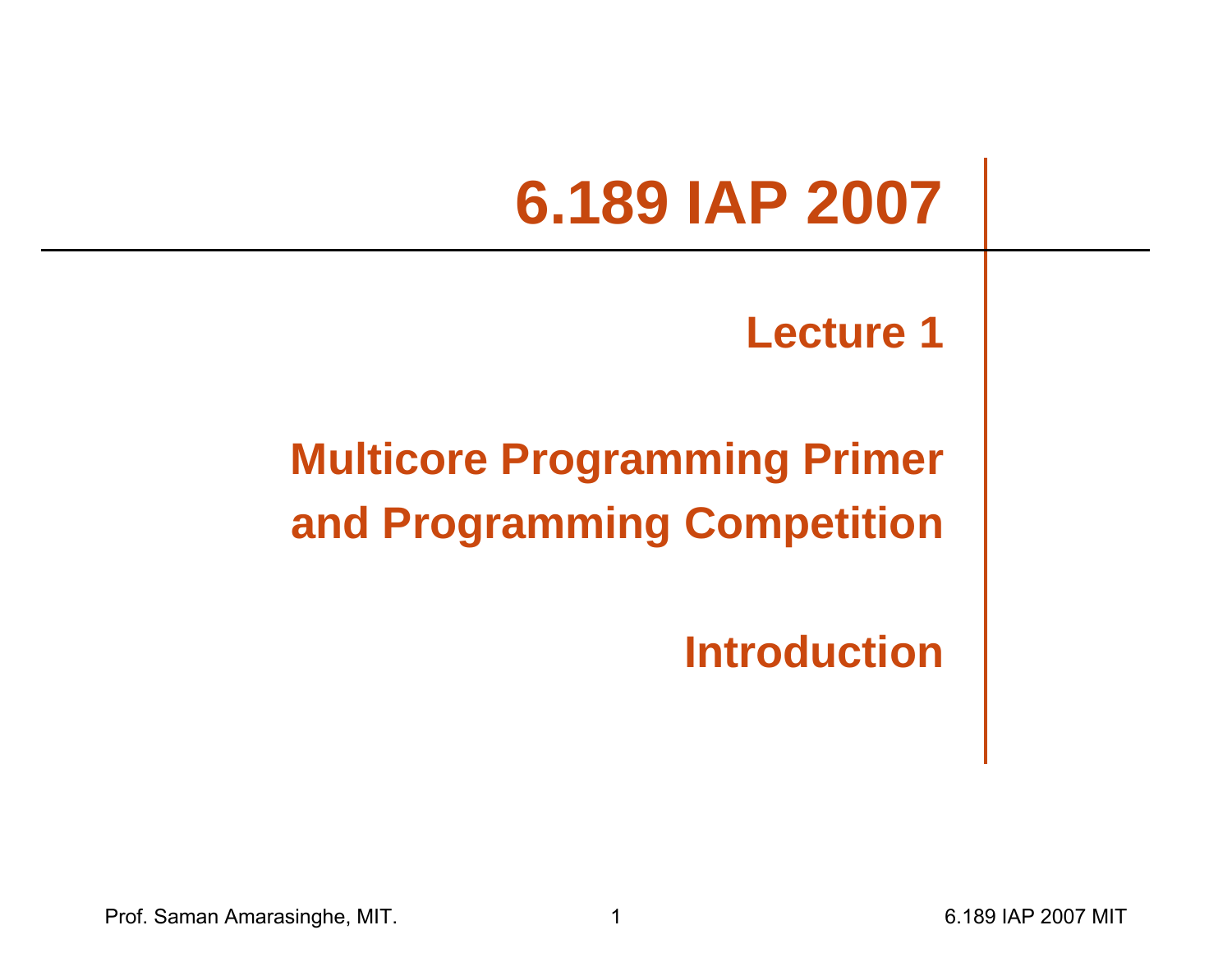"To put it quite bluntly: as long as there were no machines, programming was no problem at all; when we had a few weak computers, programming became a mild problem, and now we have gigantic computers, programming has become an equally gigantic problem."

> *-- E. Dijkstra, 1972 Turing Award Lecture*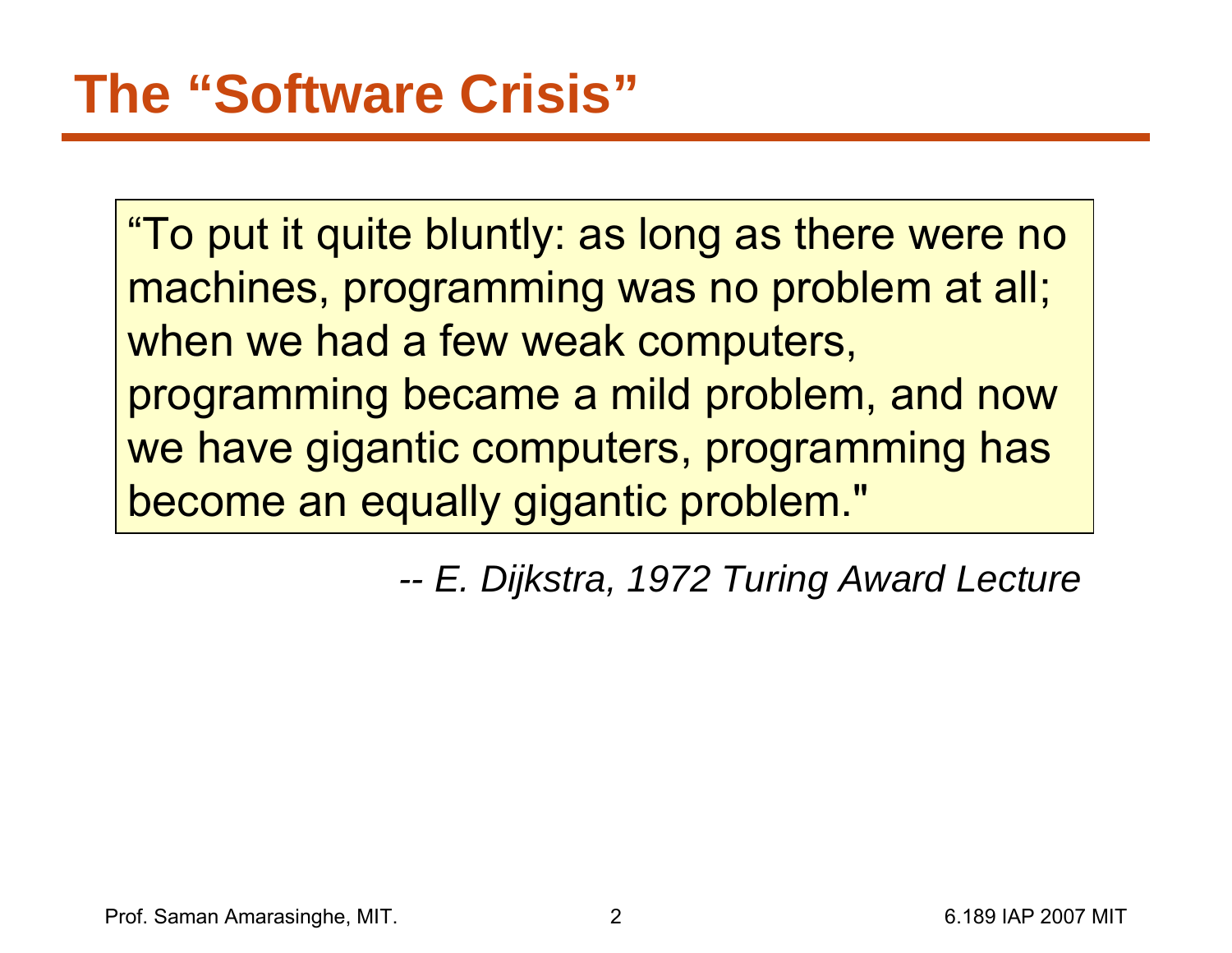## **The First Software Crisis**

- Time Frame: '60s and '70s
- Problem: Assembly Language Programming
	- $\mathcal{L}_{\mathcal{A}}$ Computers could handle larger more complex programs
- Needed to get Abstraction and Portability without losing Performance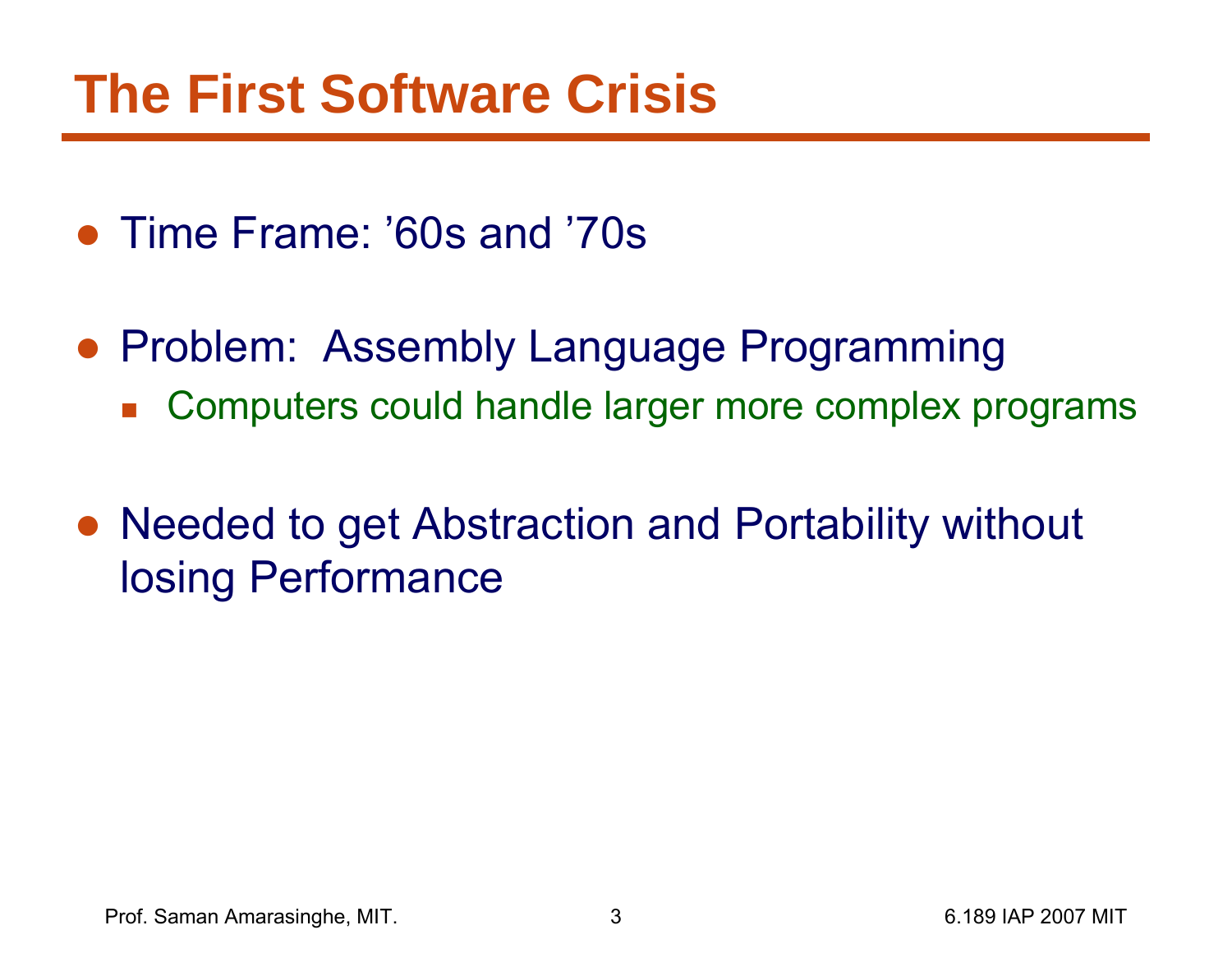#### **How Did We Solve the First Software Crisis?**

- High-level languages for von-Neumann machines **FORTRAN and C**
- Provided "common machine language" for uniprocessors

|                         | <b>Common Properties</b> |  |  |  |  |
|-------------------------|--------------------------|--|--|--|--|
| Single flow of control  |                          |  |  |  |  |
| Single memory image     |                          |  |  |  |  |
| <b>Differences:</b>     |                          |  |  |  |  |
| <b>Register File</b>    |                          |  |  |  |  |
| <b>ISA</b>              |                          |  |  |  |  |
| <b>Functional Units</b> |                          |  |  |  |  |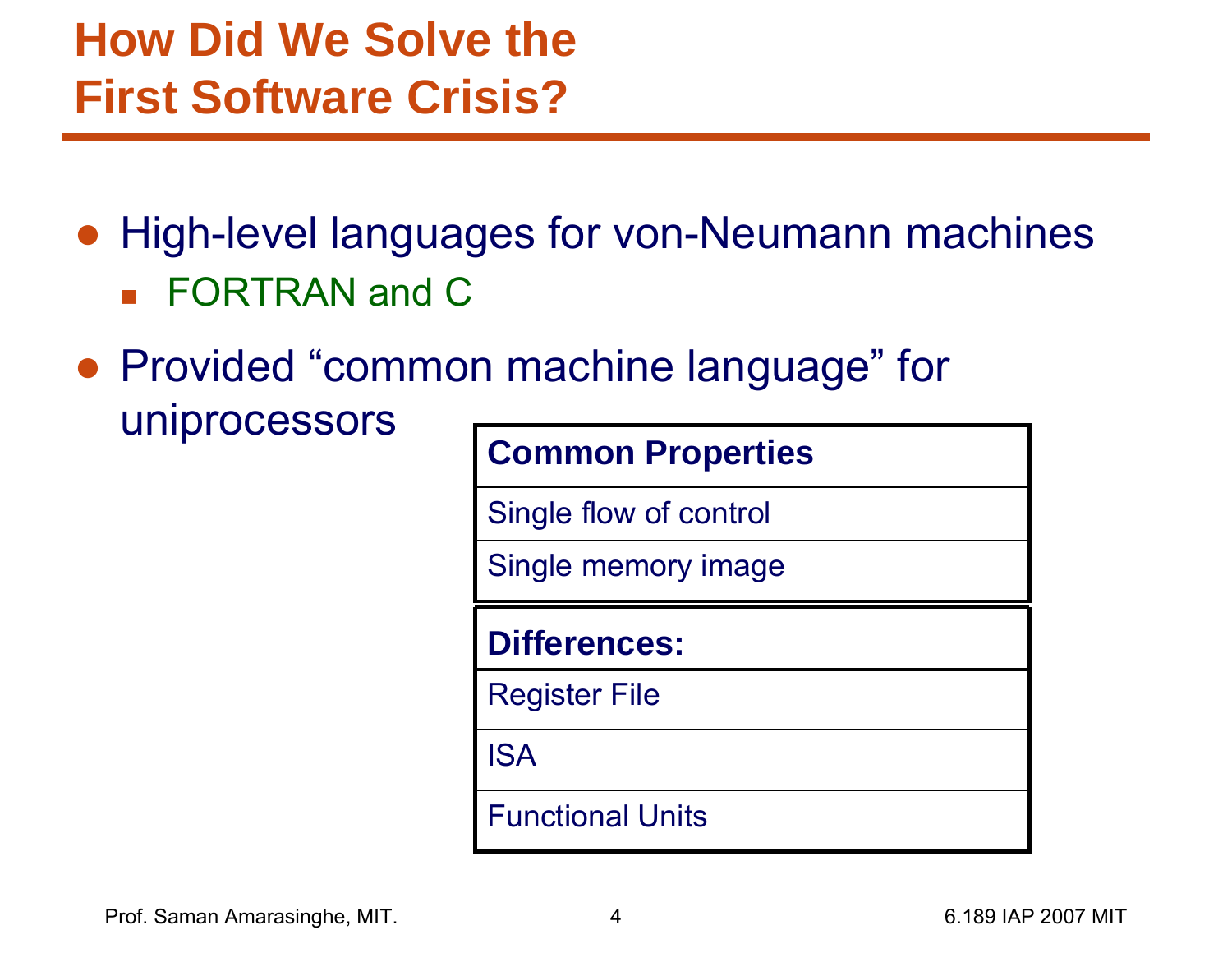## **The Second Software Crisis**

- Time Frame: '80s and '90s
- Problem: Inability to build and maintain complex and robust applications requiring multi-million lines of code developed by hundreds of programmers
	- $\overline{\mathbb{R}}$ Computers could handle larger more complex programs
- Needed to get Composability, Malleability and **Maintainability** 
	- $\overline{\mathcal{A}}$ **High-performance was not an issue**  $\rightarrow$  **left for Moore's Law**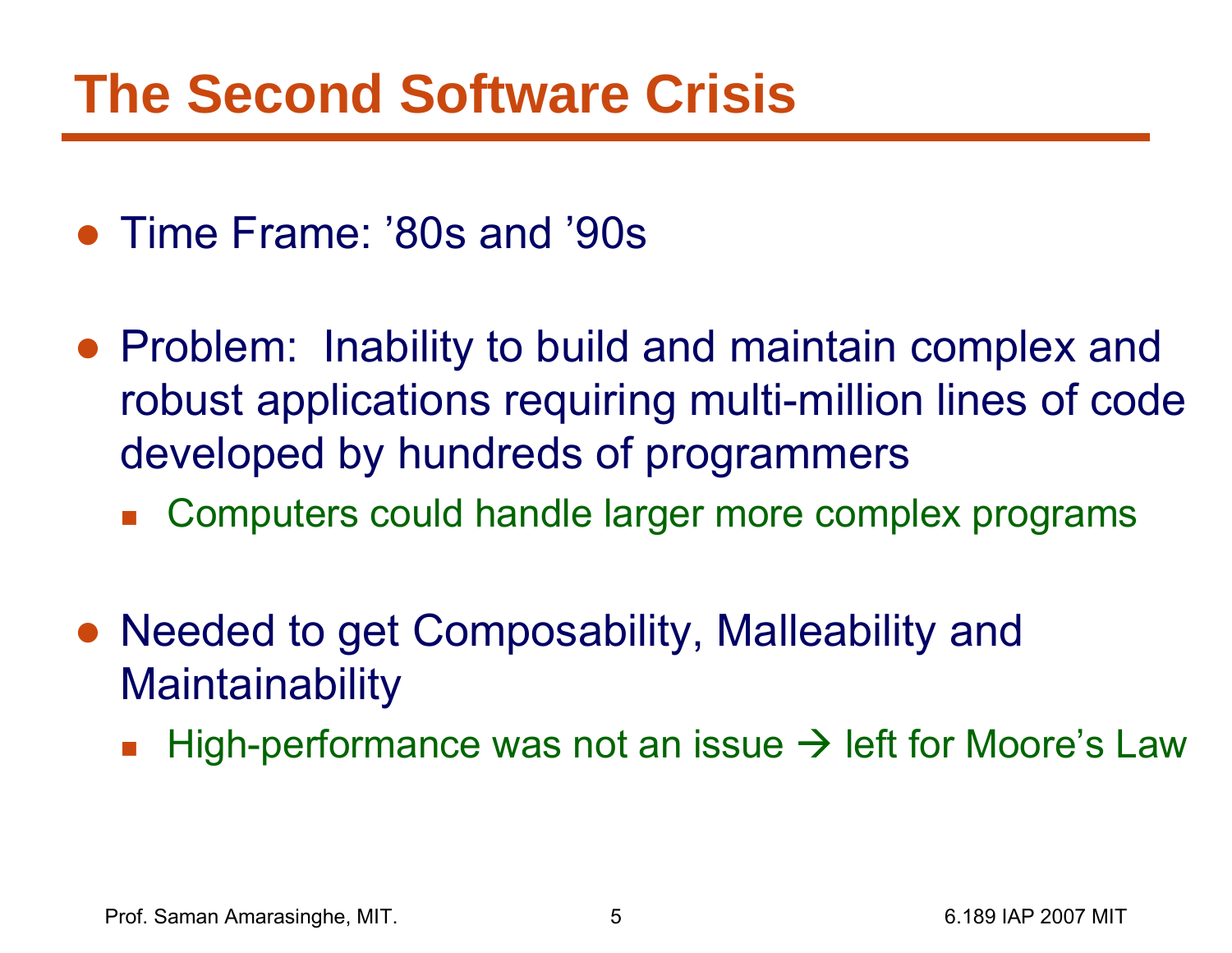#### **How Did We Solve the Second Software Crisis?**

#### ● Object Oriented Programming

■ C++, C# and Java

#### $\bullet$  Also...

- $\mathcal{L}(\mathcal{A})$  Better tools
	- Component libraries, Purify
- $\mathcal{L}^{\text{max}}_{\text{max}}$  Better software engineering methodology
	- Design patterns, specification, testing, code reviews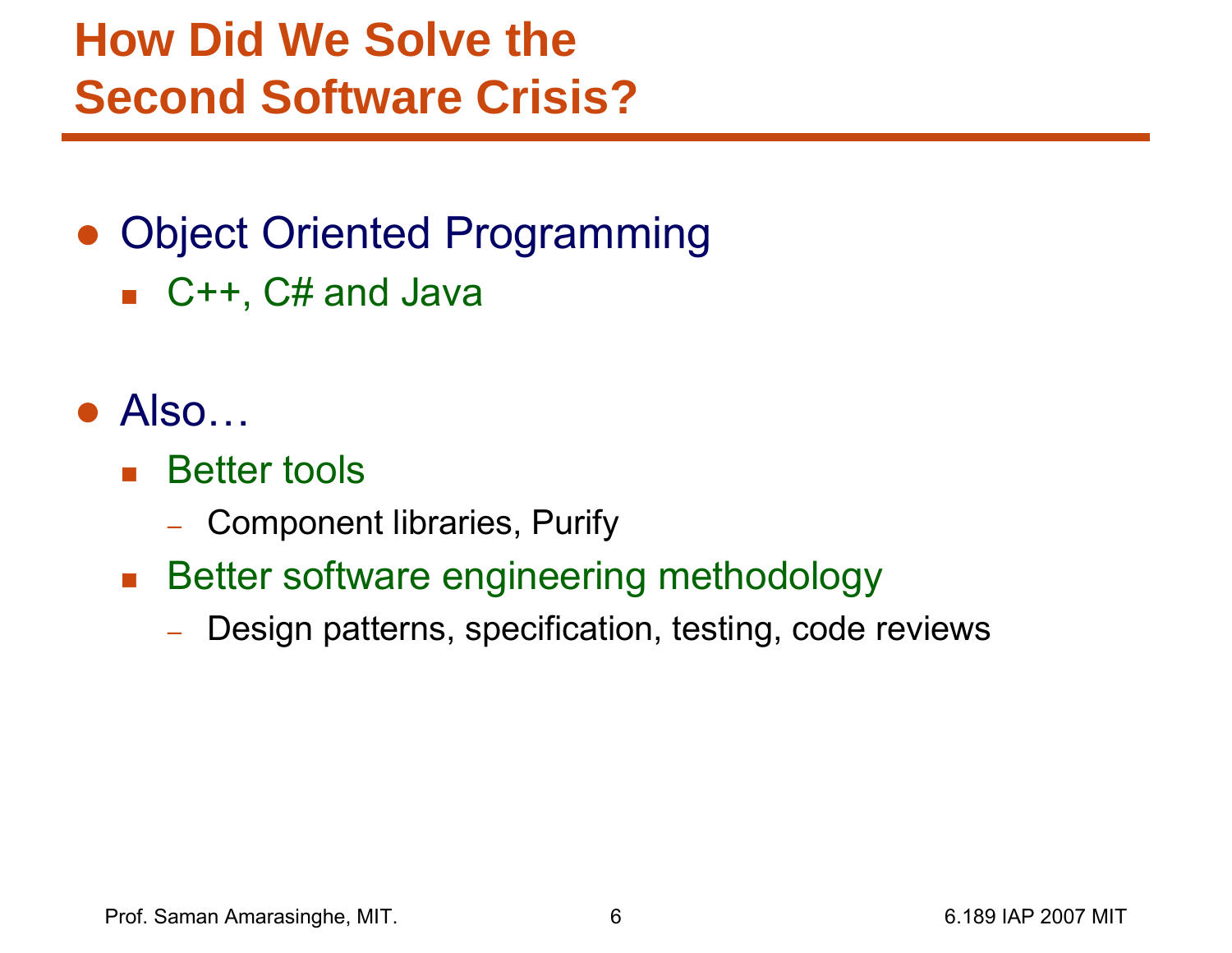#### **Today: Programmers are Oblivious to Processors**

- ●Solid boundary between Hardware and Software
- $\bullet$  Programmers don't have to know anything about the processor
	- F High level languages abstract away the processors
		- Ex: Java bytecode is machine independent
	- F Moore's law does not require the programmers to know anything about the processors to get good speedups
- Programs are oblivious of the processor  $\rightarrow$  work on all processors
	- F. A program written in '70 using C still works and is much faster today
- $\bullet$  This abstraction provides a lot of freedom for the programmers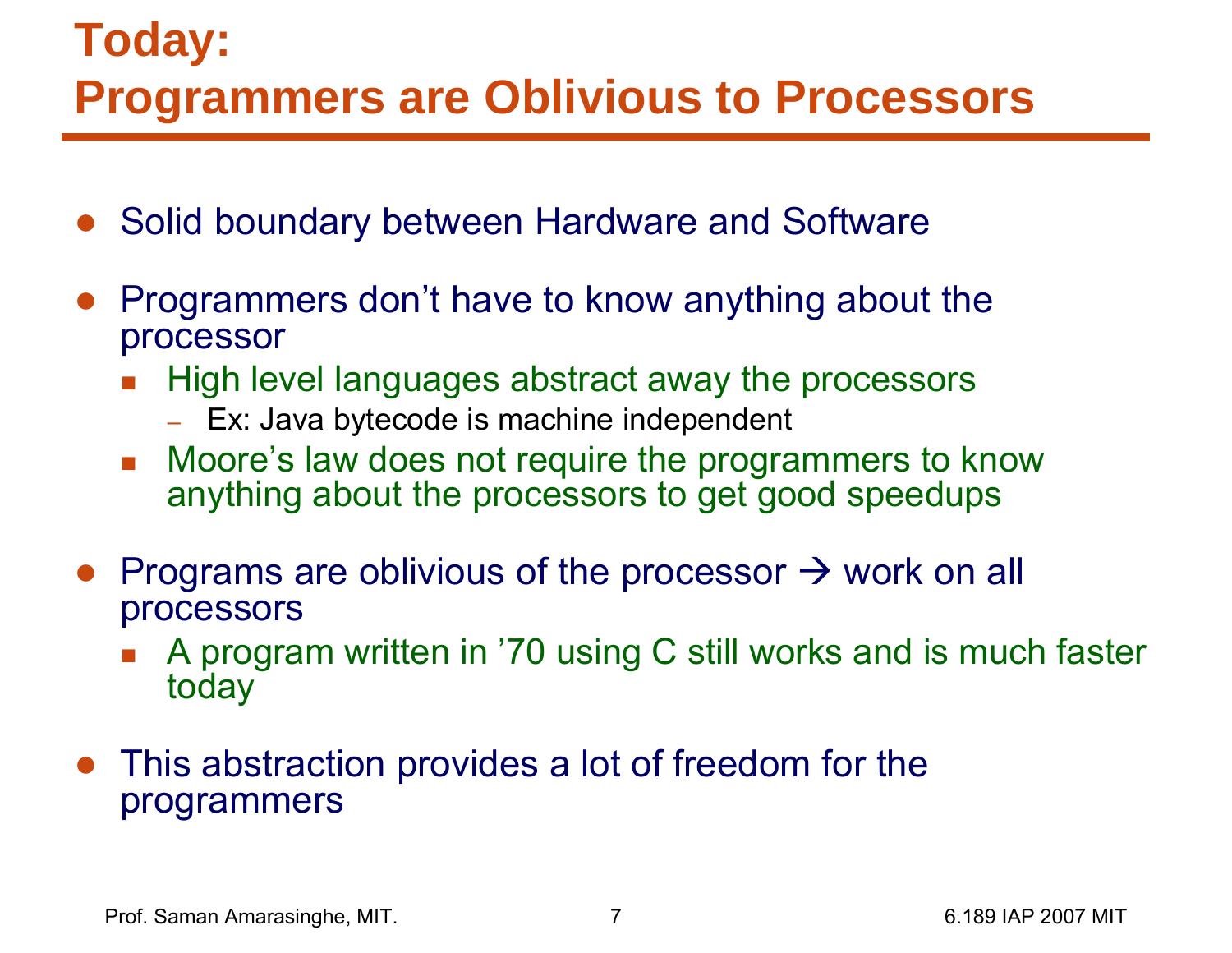# **The Origins of a Third Crisis**

- $\bullet$ Time Frame: 2005 to 20??
- ●Problem: Sequential performance is left behind by Moore's law
- $\bullet$  Needed continuous and reasonable performance improvements
	- F. to support new features
	- F. to support larger datasets
- $\bullet$  While sustaining portability, malleability and maintainability without unduly increasing complexity faced by the programmer

 $\rightarrow$  critical to keep-up with the current rate of evolution in software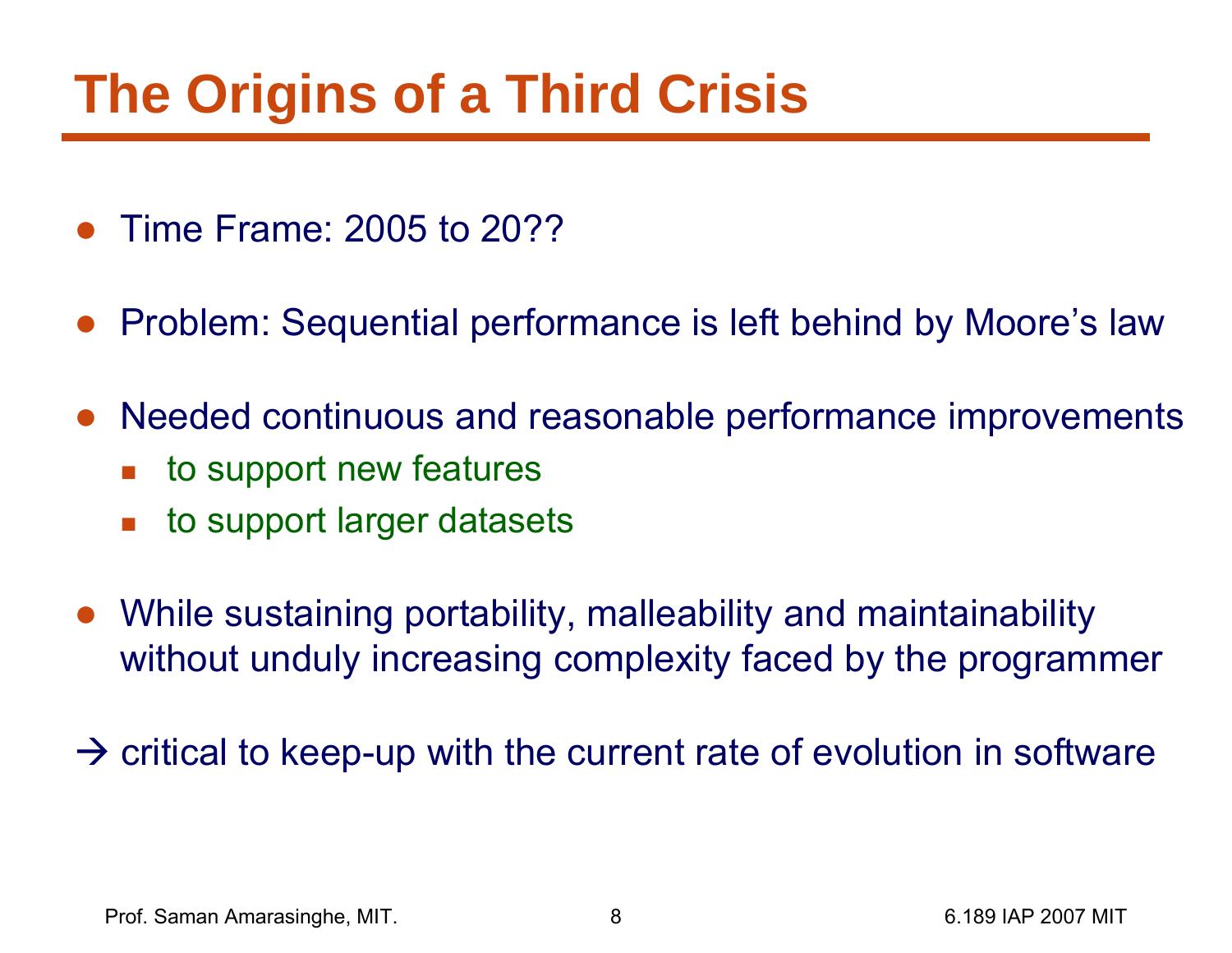#### **The March to Multicore: Moore's Law**

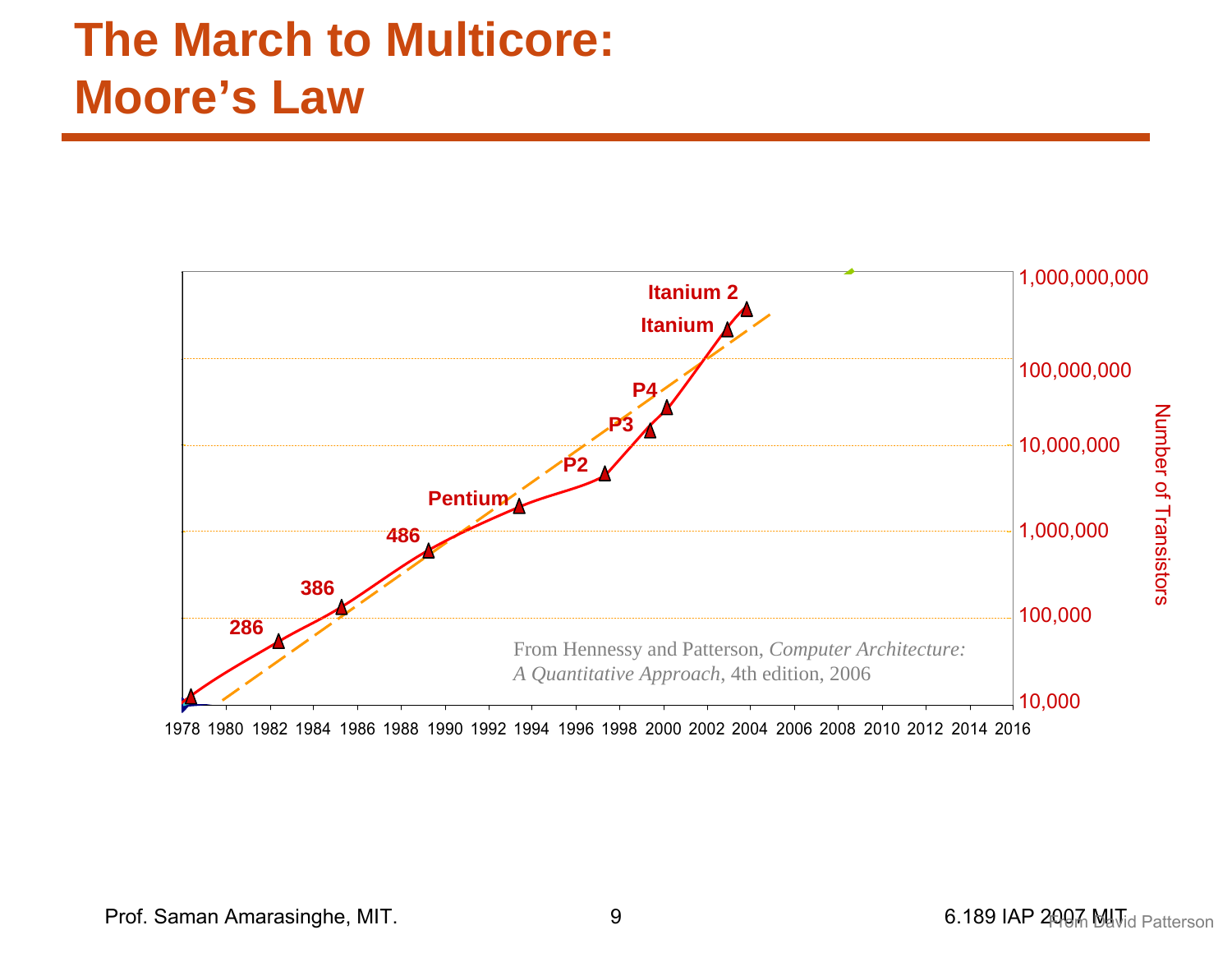#### **The March to Multicore: Uniprocessor Performance (SPECint)**

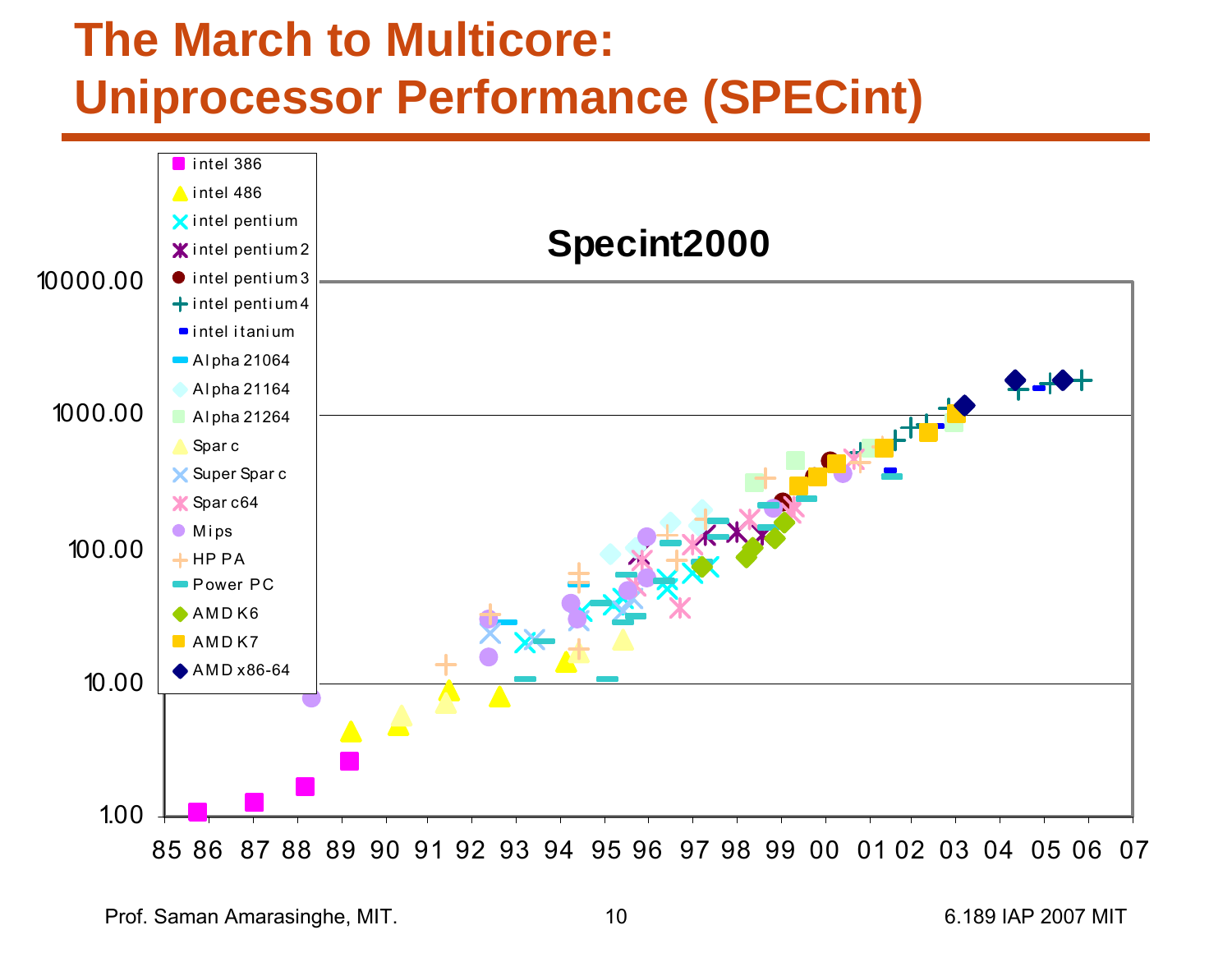#### **The March to Multicore: Uniprocessor Performance (SPECint)**

- ● General-purpose unicores have stopped historic performance scaling
	- $\mathcal{L}(\mathcal{A})$ Power consumption
	- $\mathcal{L}_{\mathcal{A}}$ Wire delays
	- $\mathcal{L}^{\mathcal{L}}$ DRAM access latency
	- $\overline{\mathcal{L}}$ Diminishing returns of more instruction-level parallelism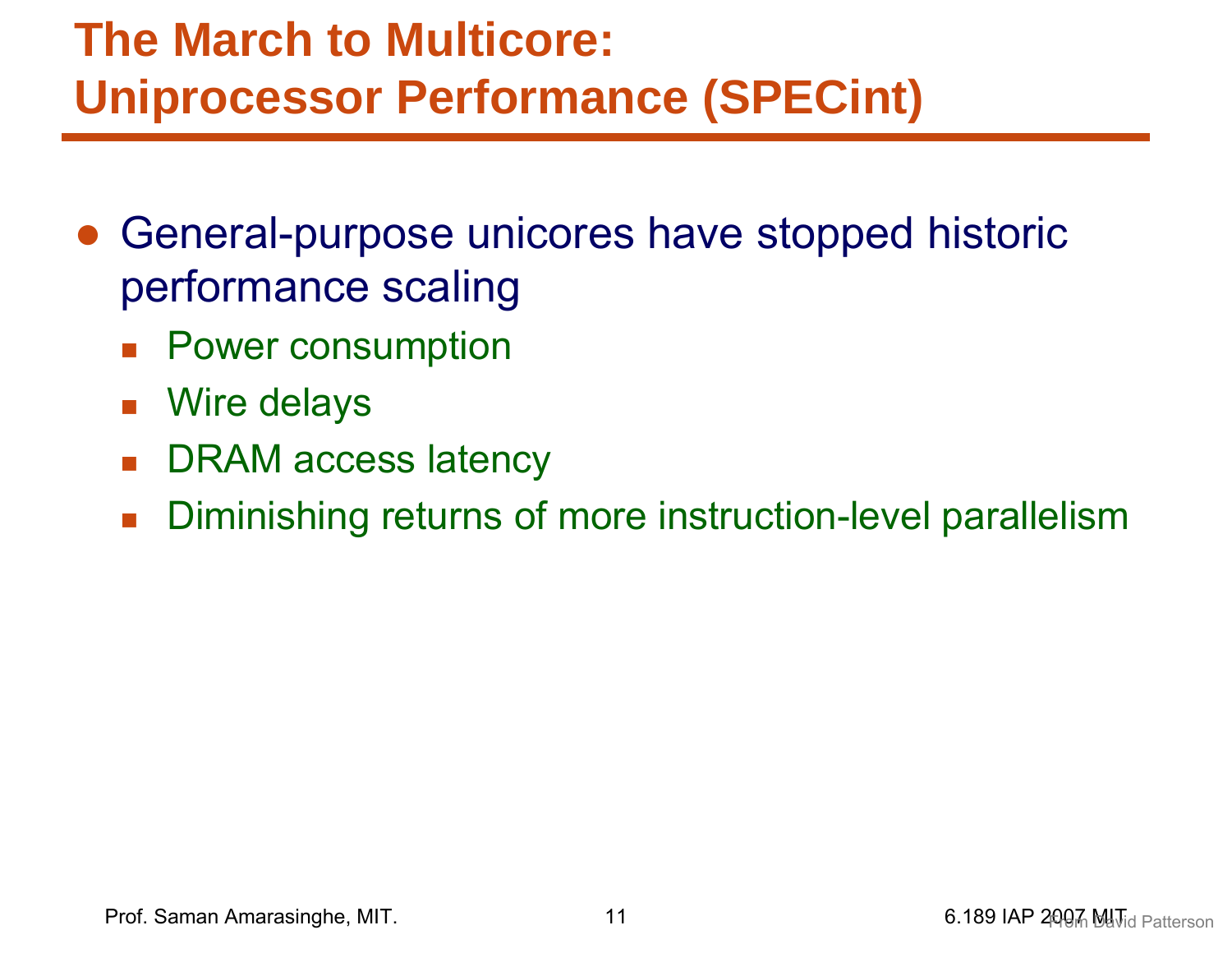# **Power Consumption (watts)**



Prof. Saman Amarasinghe, MIT. 12 12 6.189 IAP 2007 MIT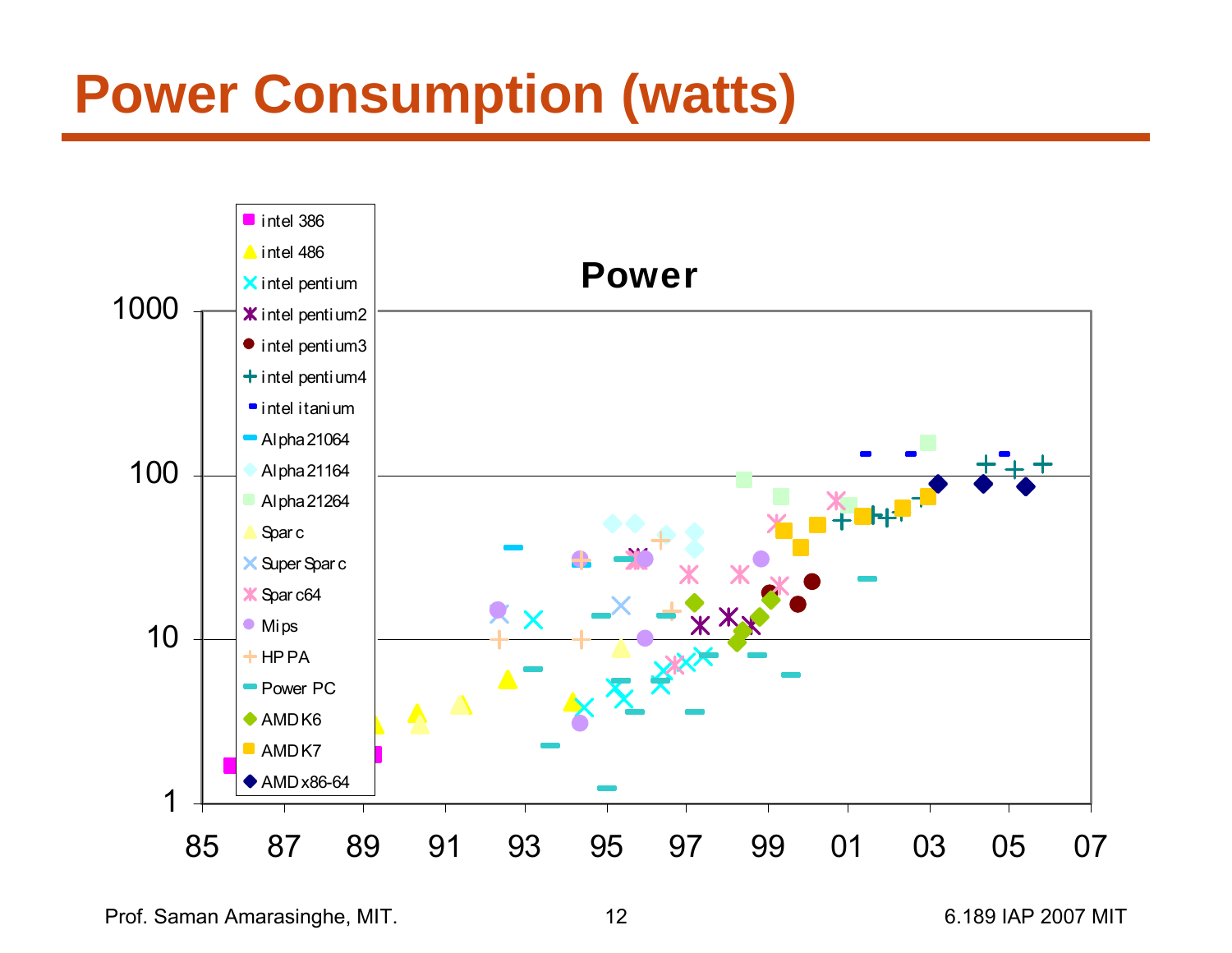# **Power Efficiency (watts/spec)**



Prof. Saman Amarasinghe, MIT. 13 13 13 6.189 IAP 2007 MIT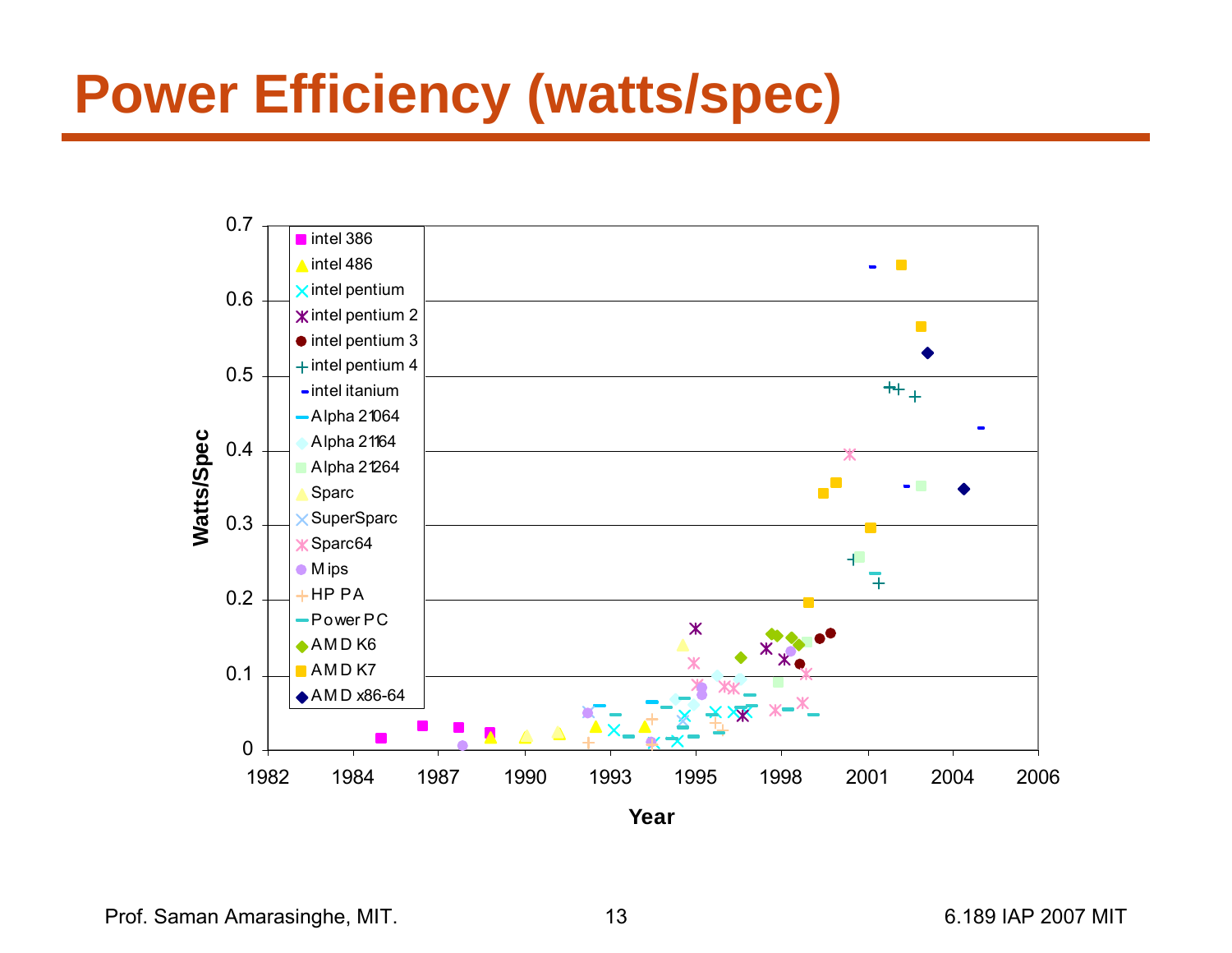# **Range of a Wire in One Clock Cycle**



Prof. Saman Amarasinghe, MIT. 14 14 6.189 IAP 2007 MIT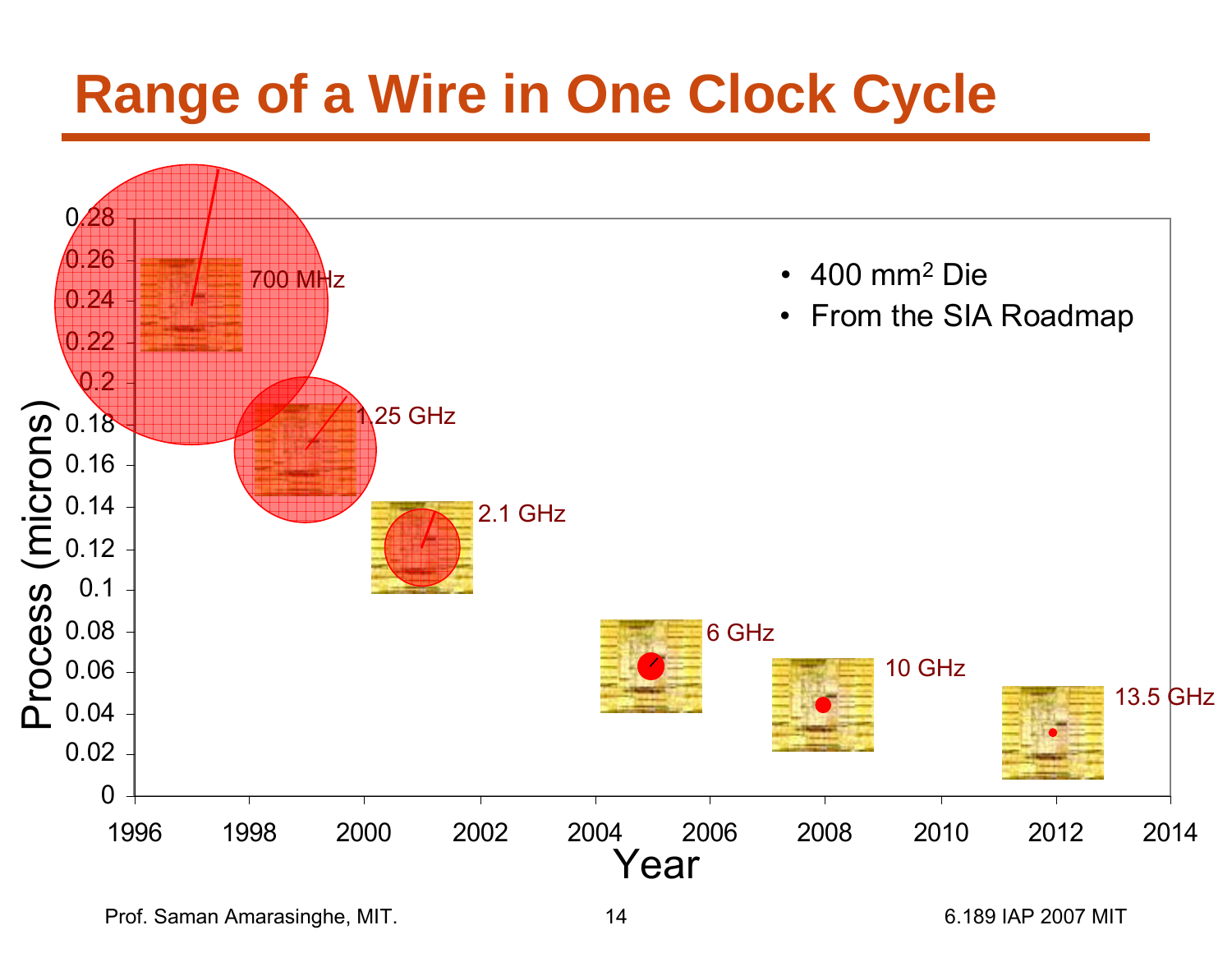# **DRAM Access Latency**

- $\bullet$  Access times are a speed of light issue
- Memory technology is also changing
	- SRAM are getting harder to scale
	- F DRAM is no longer cheapest cost/bit
- Power efficiency is an issue here as well





DRAM9%/yr. (2X/10 yrs)

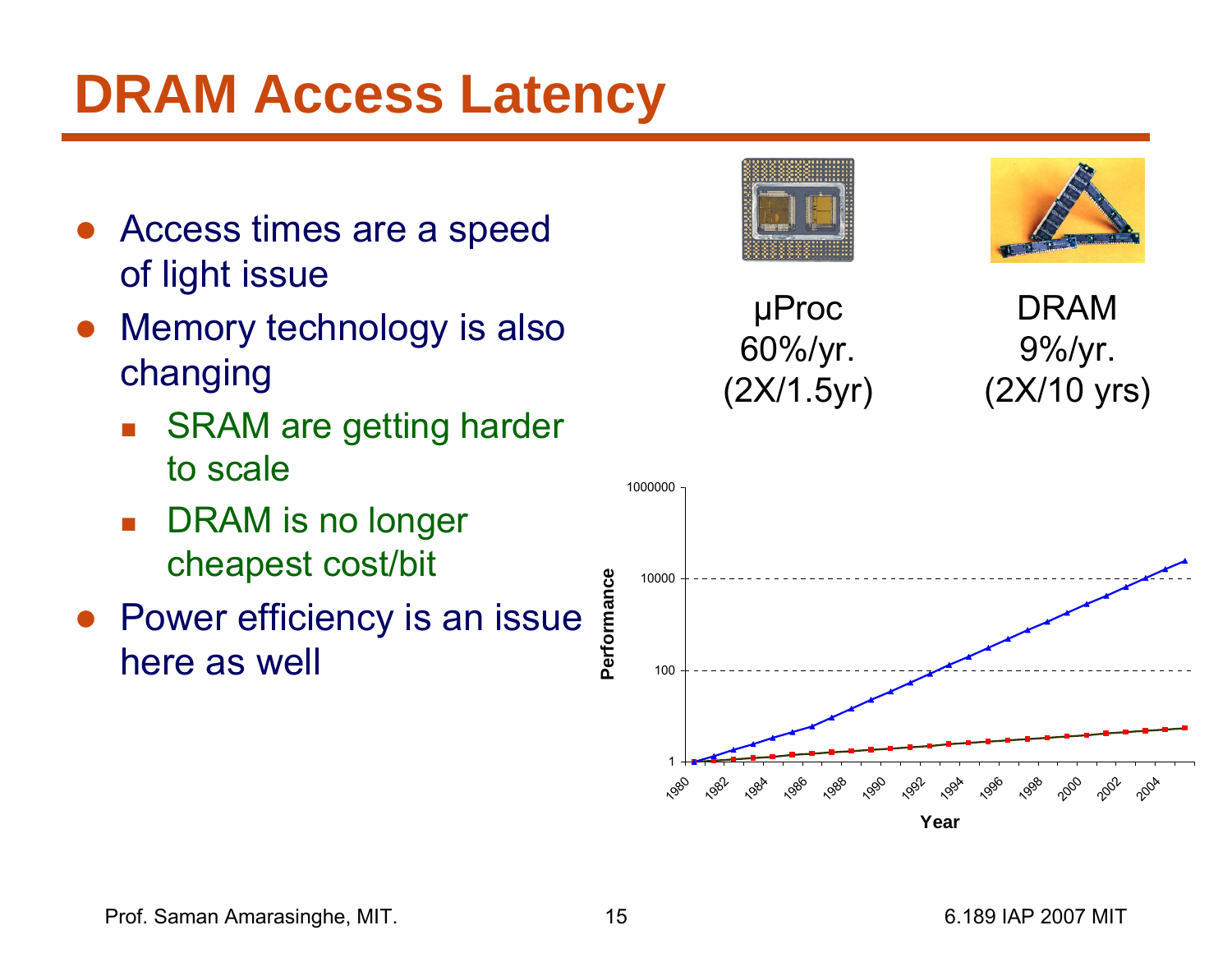# **Diminishing Returns**

- The '80s: Superscalar expansion
	- 50% per year improvement in performance
	- Transistors applied to *implicit* parallelism
		- pipeline processor (10 CPI --> 1 CPI)
- The '90s: The Era of Diminishing Returns
	- Squeaking out the last implicit parallelism
		- –2-way to 6-way issue, out-of-order issue, branch prediction
		- 1 CPI --> 0.5 CPI
	- **n** performance below expectations
	- **projects delayed & canceled**
- The '00s: The Beginning of the Multicore Era
	- b. The need for Explicit Parallelism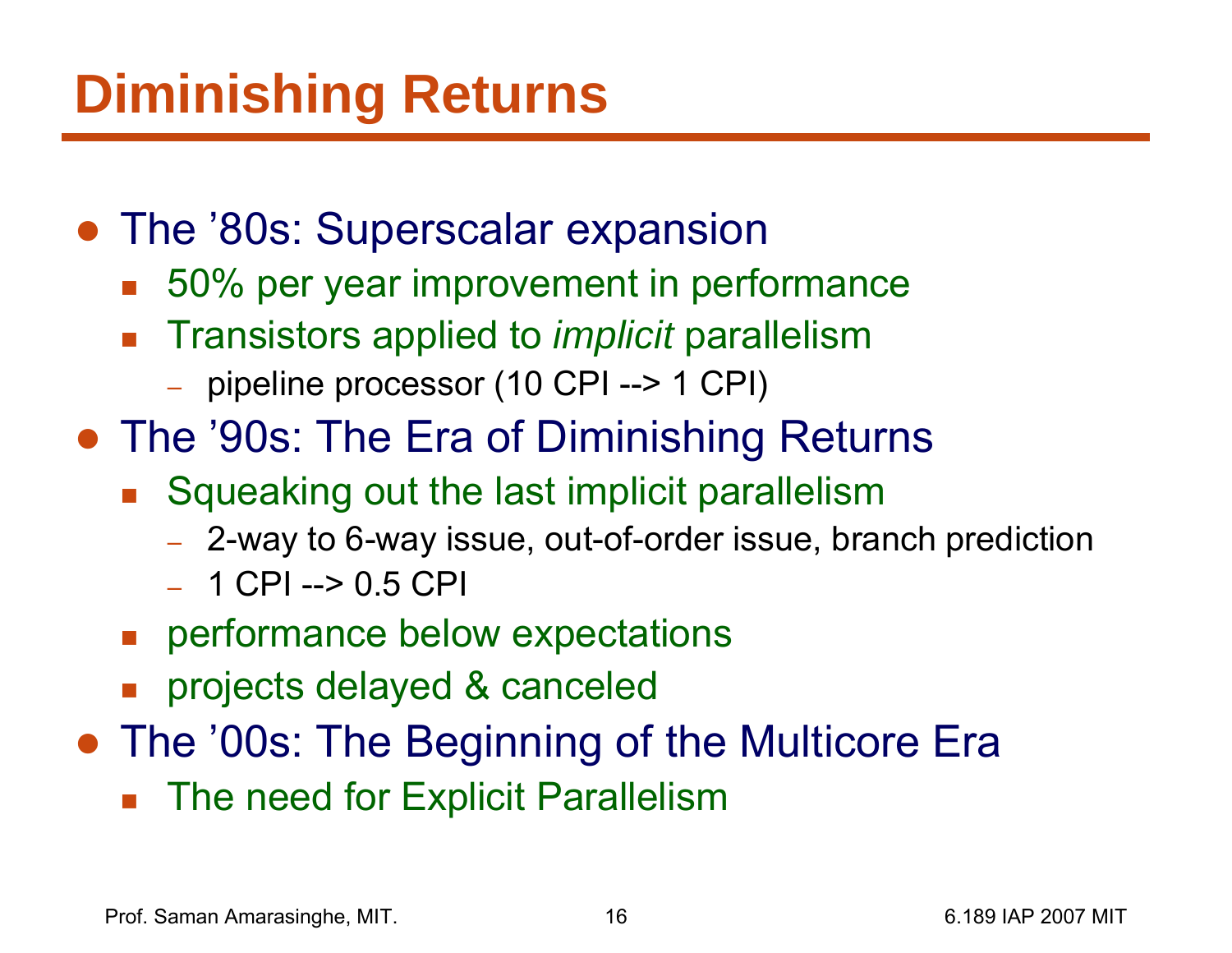#### **Unicores are on the verge of extinction Multicores are here**



Prof. Saman Amarasinghe, MIT. 17 17 17 17 17 16.189 IAP 2007 MIT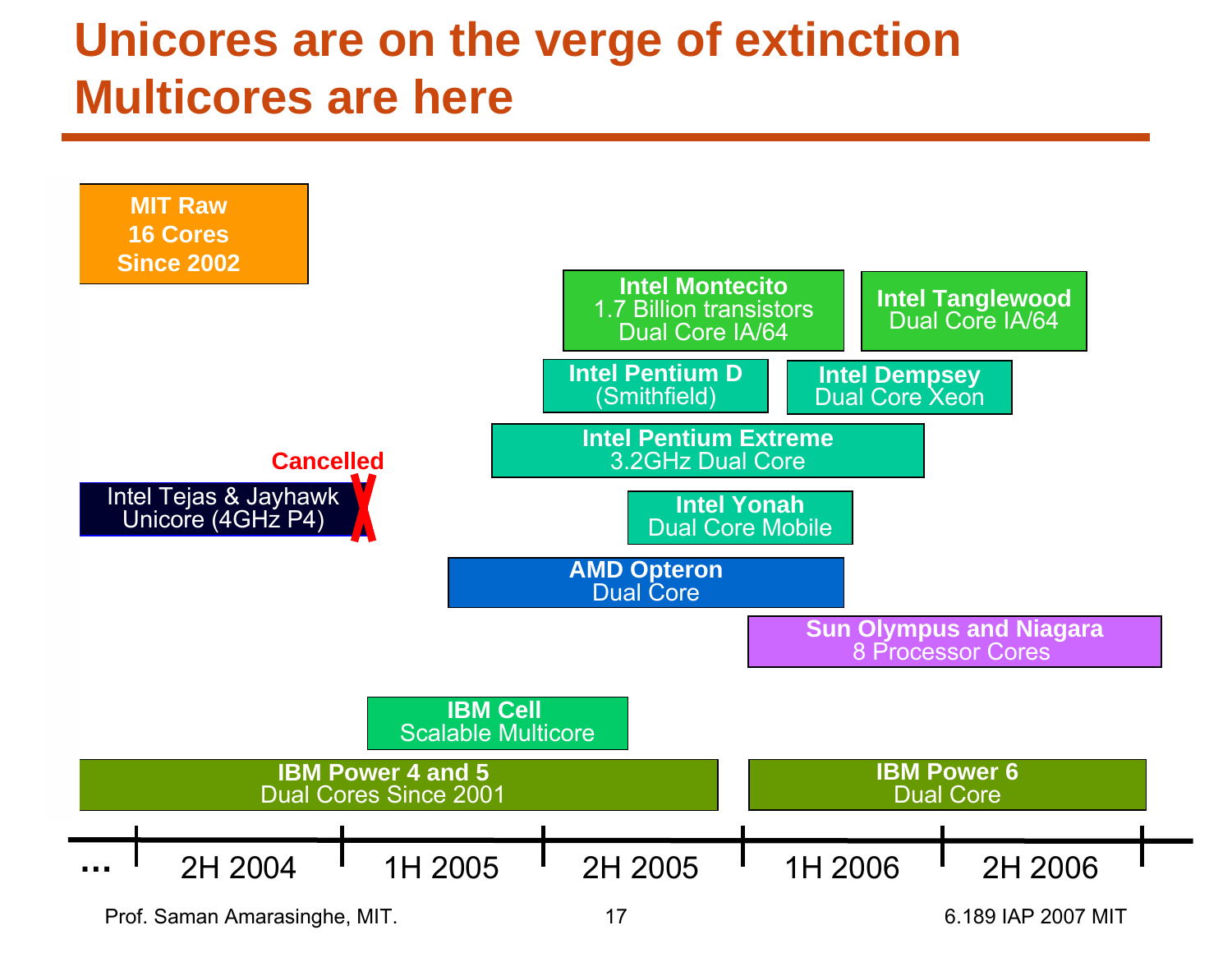#### **Multicores are Here**



Prof. Saman Amarasinghe, MIT. 18 6.189 IAP 2007 MIT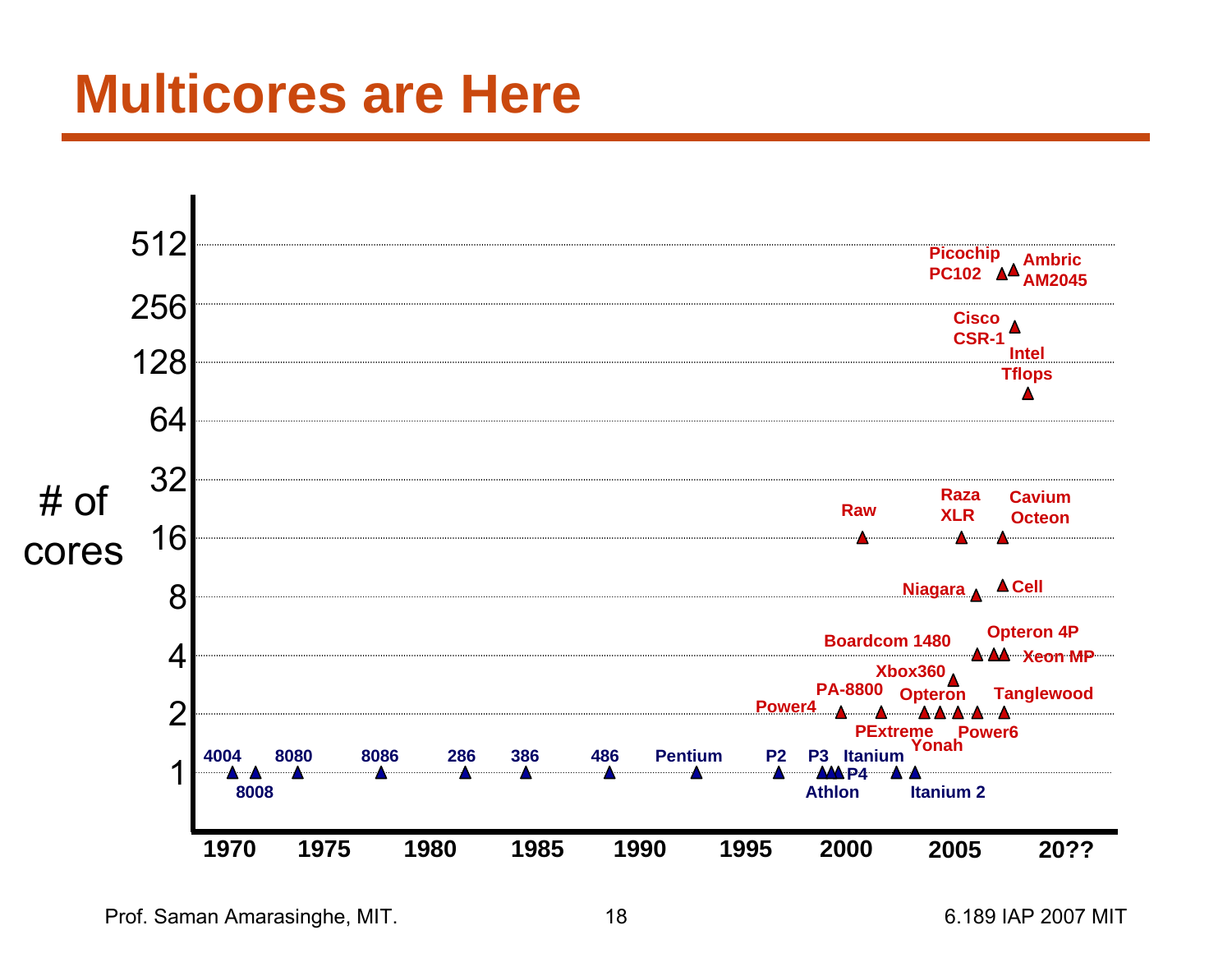# **Requirements and Outcomes**

#### ● Requirements

- $\overline{\mathbb{R}}$ A good programmer with experience
- **Fluent in C**

#### $\bullet$ **Outcomes**

- Know fundamental concepts of parallel programming (both hardware and software)
- $\mathcal{L}_{\mathcal{A}}$ Understand issues of parallel performance
- $\mathcal{L}_{\mathcal{A}}$ Able to synthesize a fairly complex parallel program
- $\overline{\mathcal{L}}$ Hands-on experience with the IBM Cell processor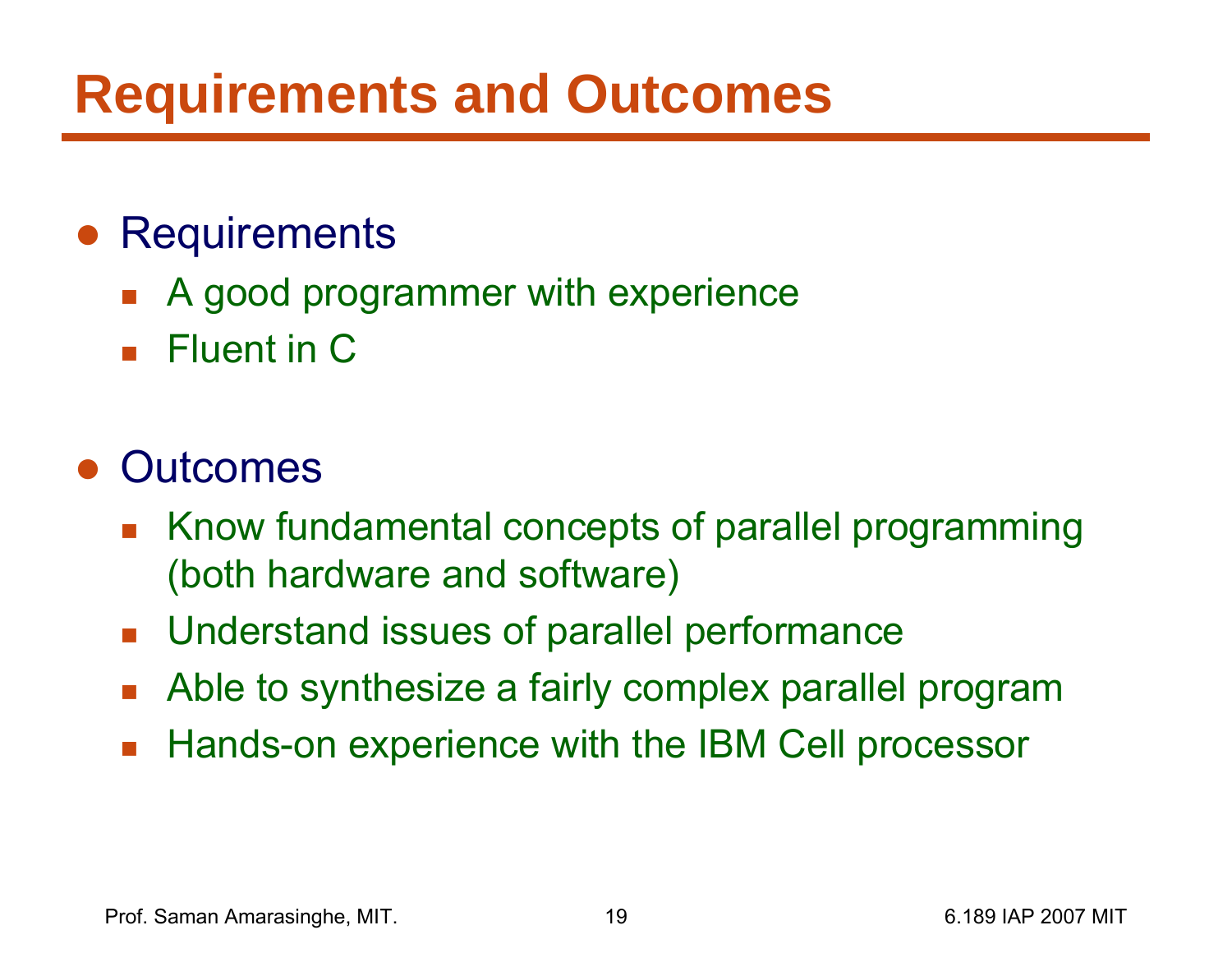# **The Project**

- ●You proposed the projects
- ●We selected 7 teams
	- L Mainly by the strength of the project proposals
- ● Seven Great Projects
	- $\overline{\mathcal{A}}$ Distributed Real-time Ray Tracer
	- **Burge Clobal Illumination**
	- $\overline{\phantom{a}}$ Linear Algebra Pack
	- $\overline{\phantom{a}}$ Molecular Dynamics Simulator
	- $\overline{\mathcal{M}}$ Speech Synthesizer
	- **College** Soft Radio
	- Backgammon Tutor
- ● Project Characteristics
	- Г Ambitious but accomplishable
	- $\overline{\mathcal{L}}$ Important and Relevant
	- L Opportunity to sizzle
- $\bullet$ Get them started ASAP!



@2006 Sony Computer Entertainment Inc. All rights reserved. Design and specifications are subject to change without notice.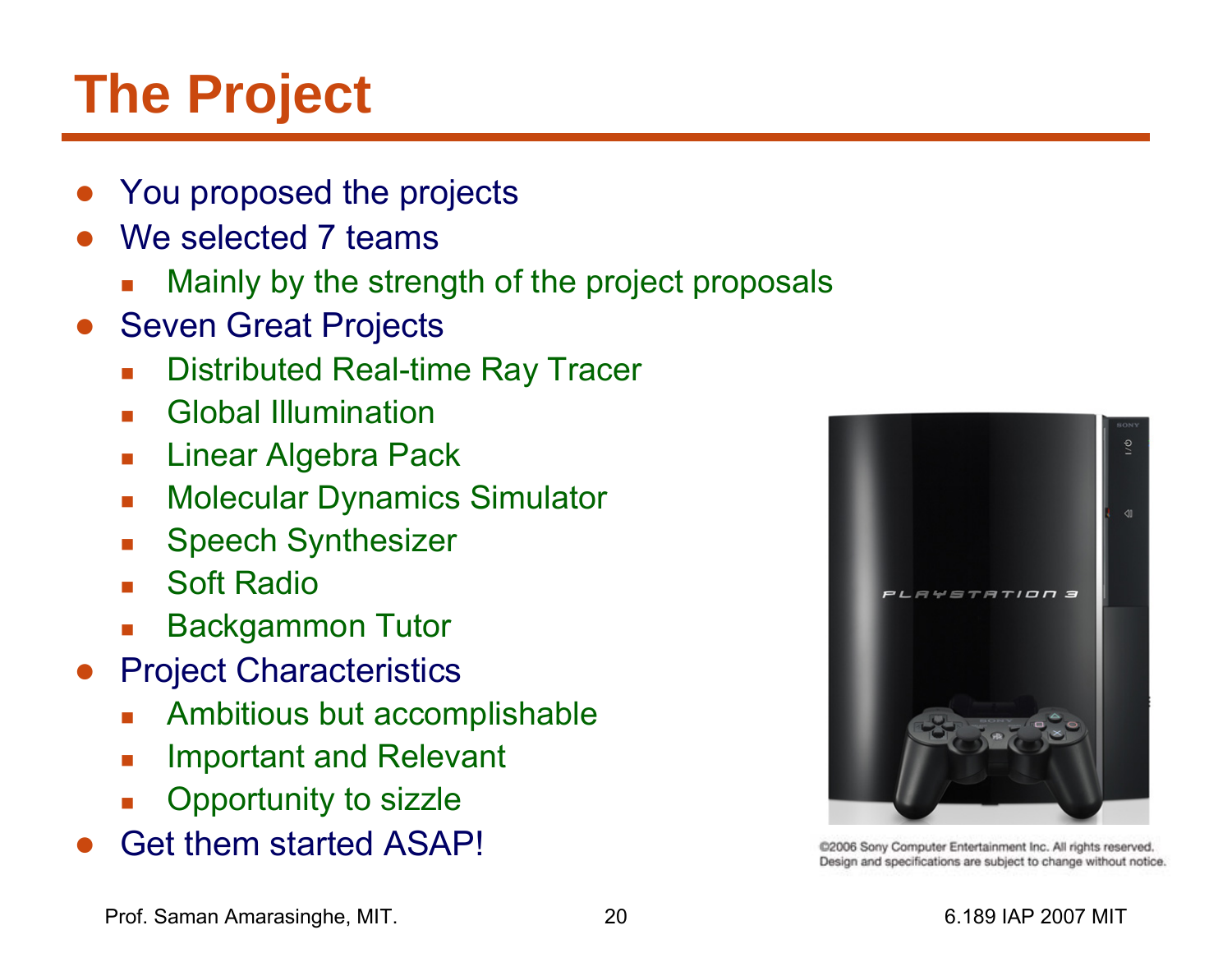# **A Note of Caution**

- Cell processor is very new
- It is not an easy architecture to work with
- The tool chain is thin and brittle
- Most of the staff have limited experience
- Projects you are doing are of your own making. They aren't canned exercises that are tried and proven.
- You will face unexpected problems.
- **.** WE ARE ALL IN THIS TOGETHER!!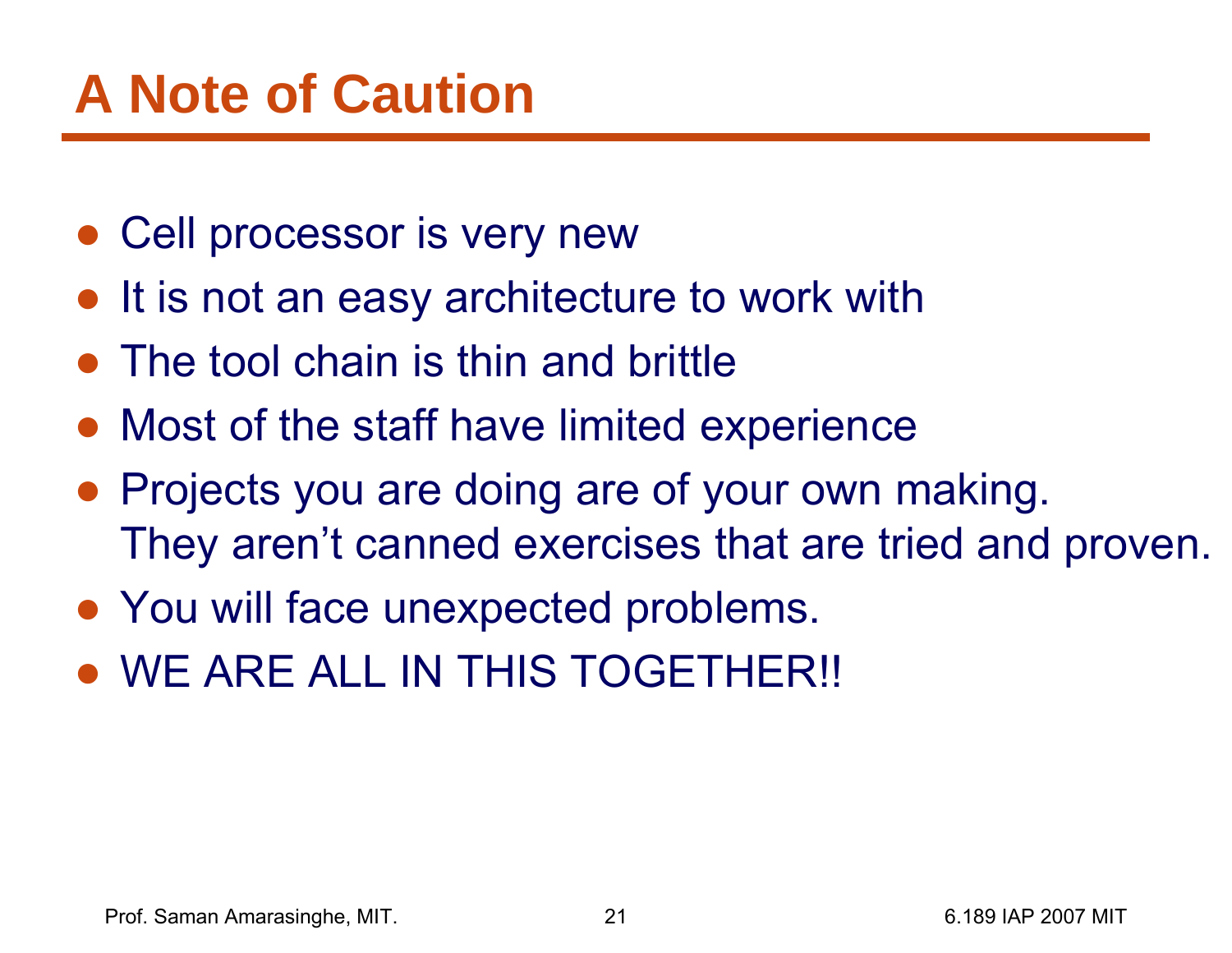

| • Mini Quizzes<br>At the beginning of each class day<br>$\blacksquare$ 5 minutes each | 16% |
|---------------------------------------------------------------------------------------|-----|
| • Lab Projects                                                                        | 24% |
| • Final Group Project                                                                 | 60% |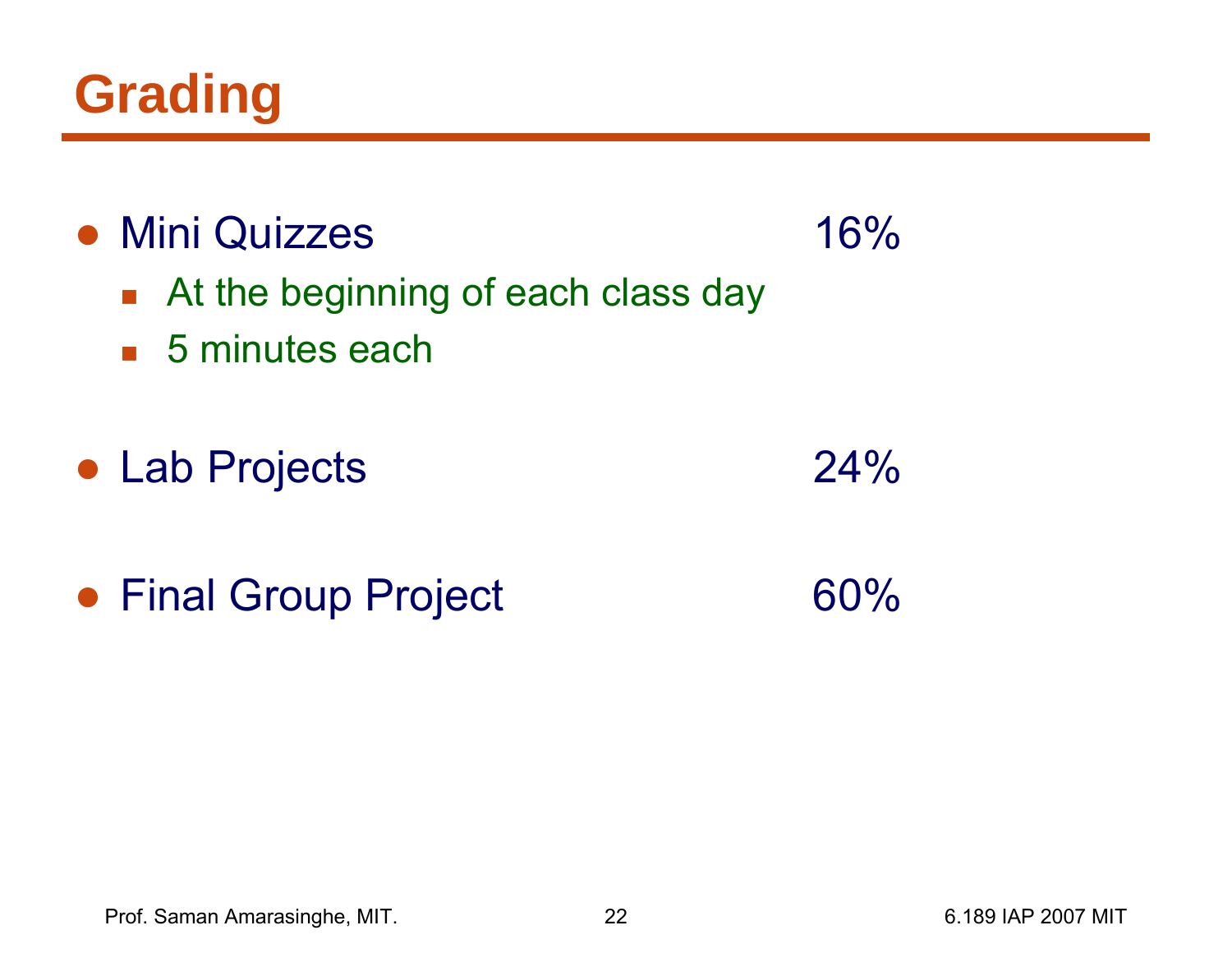# **Final Competition**

#### ● The competition will be decided on

- $\overline{\mathbb{R}}$ **Performance**
- $\mathcal{L}_{\mathcal{A}}$ **Completeness**
- b. Algorithmic complexity
- $\mathcal{L}_{\mathcal{A}}$ Demo and Presentation

#### • The winning team will

- $\mathcal{C}^{\mathcal{A}}$ Get gift certificates (\$150 each)
- $\overline{\mathbb{R}}$  Be invited to IBM TJ Watson Research Center for a day
	- Tour of the facilities
	- –Present your project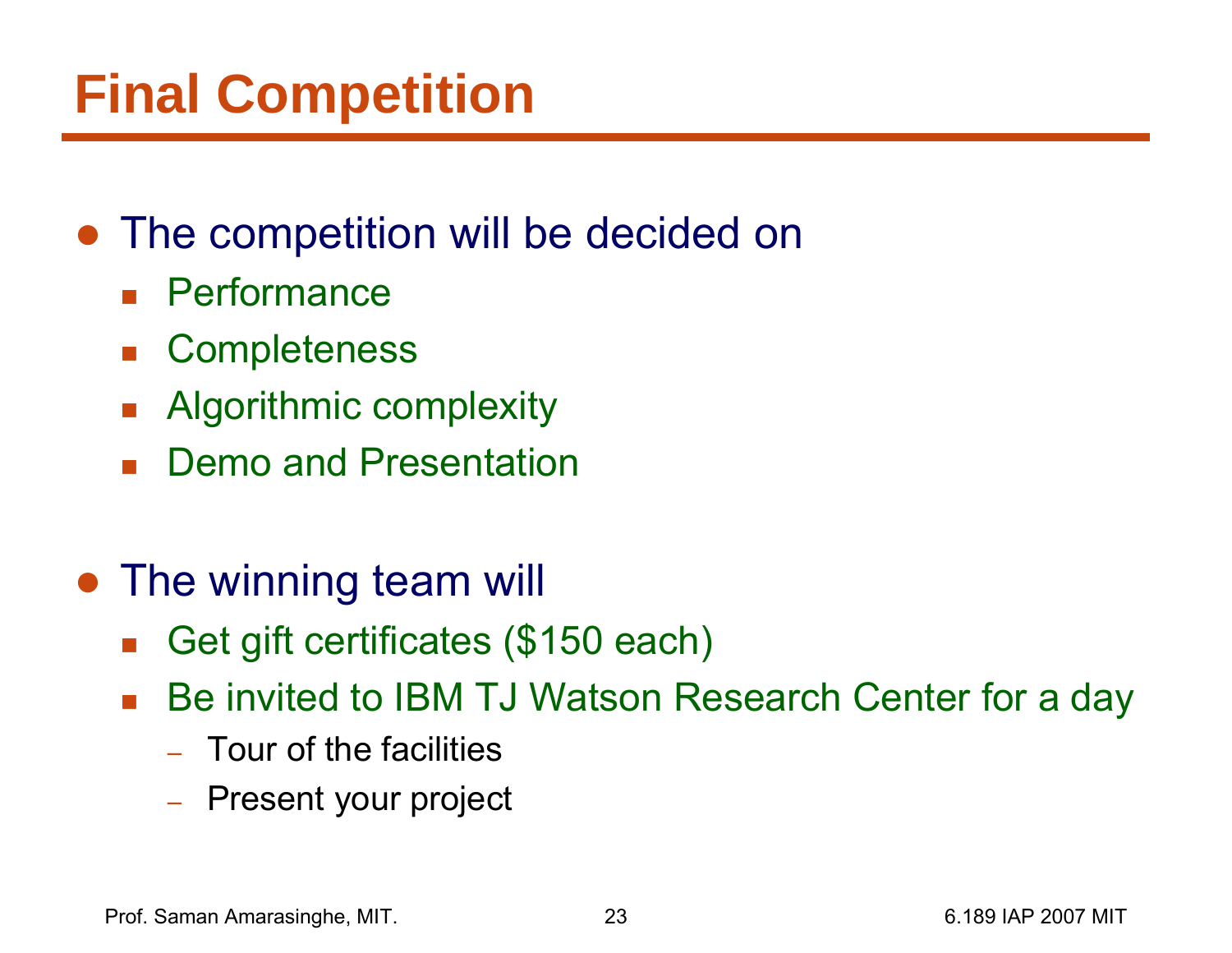## **Staff**

- Prof. Saman Amarasinghe (saman@mit.edu)
	- F. Interested in languages, compilers and computer architecture
	- $\mathcal{L}^{\text{max}}$ Raw Processor (with Prof. Anant Agarwal)
	- **StreamIt language**
	- F SUIF parallelizing compiler
- $\bullet$  Dr. Rodric Rabbah (rabbah@mit.edu)
	- $\mathcal{L}^{\text{max}}$ Currently a researcher at IBM Watson Research Center
	- Was a research scientist at CSAIL before that
	- $\mathcal{L}^{\mathcal{L}}$ Interested in compilers, computer architecture and FPGAs

#### ● TAs

- $\mathcal{L}_{\mathcal{A}}$  David Zhang (dxzhang@mit.edu)
	- Course 6 M.Eng.
- $\mathcal{L}_{\text{max}}$  Phil Sung (psung@mit.edu)
	- Course 6 M.Eng.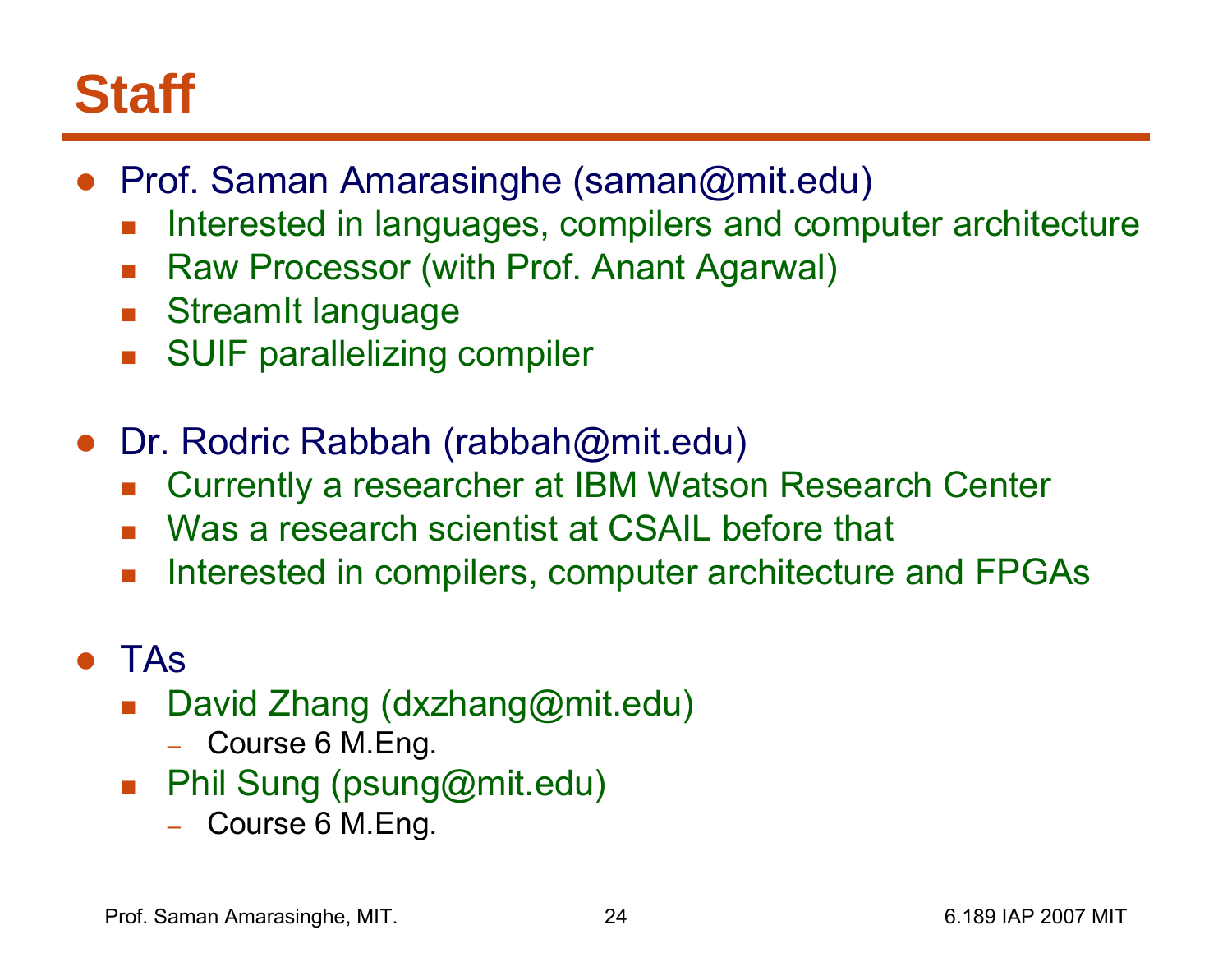## **Guest Lectures**

- ● Dr. Michael Perrone
	- $\overline{\phantom{a}}$ IBM Watson Research Center
	- $\mathcal{L}_{\mathcal{A}}$ Expert in Cell Architecture and Application Development
- ● Prof. Alan Edelman
	- $\Box$ Math and CS. Interested in parallel algorithms
- ● Prof. Arvind
	- $\overline{\phantom{a}}$ Parallel architectures, compilers and languages
- $\bullet$  Dr. Bradley Kuszmaul
	- $\mathcal{L}_{\mathcal{A}}$ Research scientist at CSAIL working on Cilk
- ● Mike Acton
	- T. Professional game developer
- ● Bill Thies
	- $\overline{\phantom{a}}$ CSAIL PhD candidate
	- $\mathcal{L}_{\text{max}}$ Architect of StreamIt

Prof. Saman Amarasinghe, MIT. 25 25 6.189 IAP 2007 MIT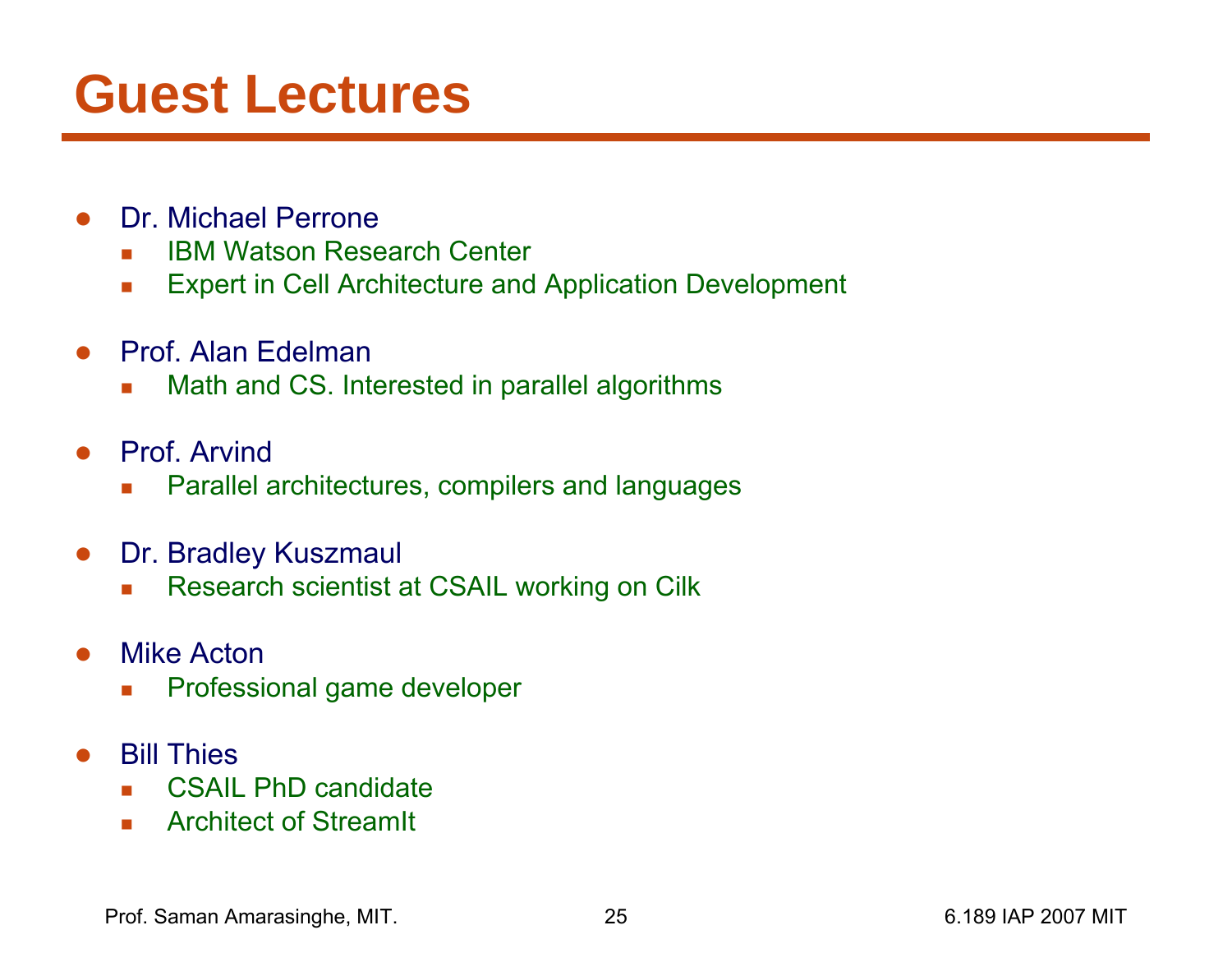## **Lecture Organization**